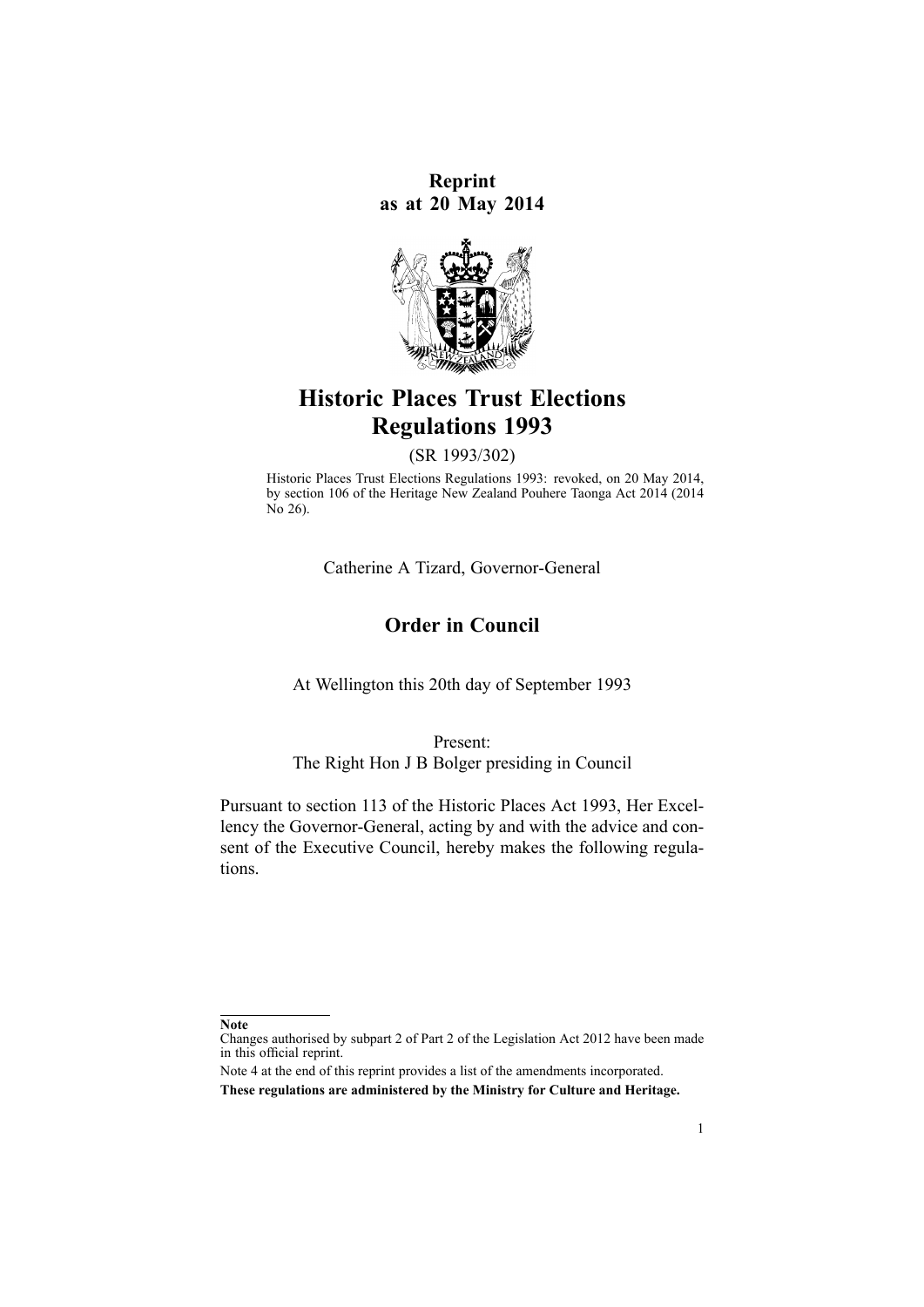| <b>Historic Places Trust Elections</b> | Reprinted as at |
|----------------------------------------|-----------------|
| <b>Regulations 1993</b>                | 20 May 2014     |

#### **Contents**

|                |                                                                   | Page                     |
|----------------|-------------------------------------------------------------------|--------------------------|
| 1              | Title and commencement                                            | 2                        |
| $\overline{c}$ | Interpretation                                                    | $\overline{3}$           |
| 3              | Returning officer                                                 | $\overline{4}$           |
| 4              | Eligibility to vote in election                                   | $\overline{\mathcal{A}}$ |
| 5              | Roll for elections                                                | 5                        |
| 6              | Returning officer's duties                                        | 5                        |
| 7              | Inspection of roll                                                | 6                        |
| 8              | Notice of election                                                | 6                        |
| 9              | Candidates                                                        | $\boldsymbol{7}$         |
| 10             | Voting papers                                                     | $\,$ $\,$                |
| 11             | Return of voting papers to returning officer                      | 8                        |
| 12             | Invalid votes                                                     | 9                        |
| 13             | Candidate may withdraw                                            | 10                       |
| 14             | Scrutineers                                                       | 10                       |
| 15             | Counting of votes                                                 | 10                       |
| 16             | Tied polls                                                        | 11                       |
| 17             | Declaration of result                                             | 11                       |
| 18             | Recounts                                                          | 12                       |
| 19             | Duties of returning officer, scrutineer, and persons<br>assisting | 13                       |
| 20             | Postal ballot not necessary in certain cases                      | 13                       |
| 21             | Voting papers to be sealed up                                     | 13                       |
| 22             | Offences                                                          | 14                       |
|                | <b>Schedule 1</b>                                                 | 14                       |
|                | <b>Regions for purposes of elections</b>                          |                          |
|                | <b>Schedule 2</b>                                                 | 15                       |
|                | <b>Schedule 3</b>                                                 | 16                       |
|                | <b>Nomination form</b>                                            |                          |
|                | <b>Schedule 4</b>                                                 | 17                       |

# **Regulations**

### **1 Title and commencement**

- (1) These regulations may be cited as the Historic Places Trust Elections Regulations 1993.
- (2) These regulations shall come into force on the 28th day after the date of their notification in the *Gazette*.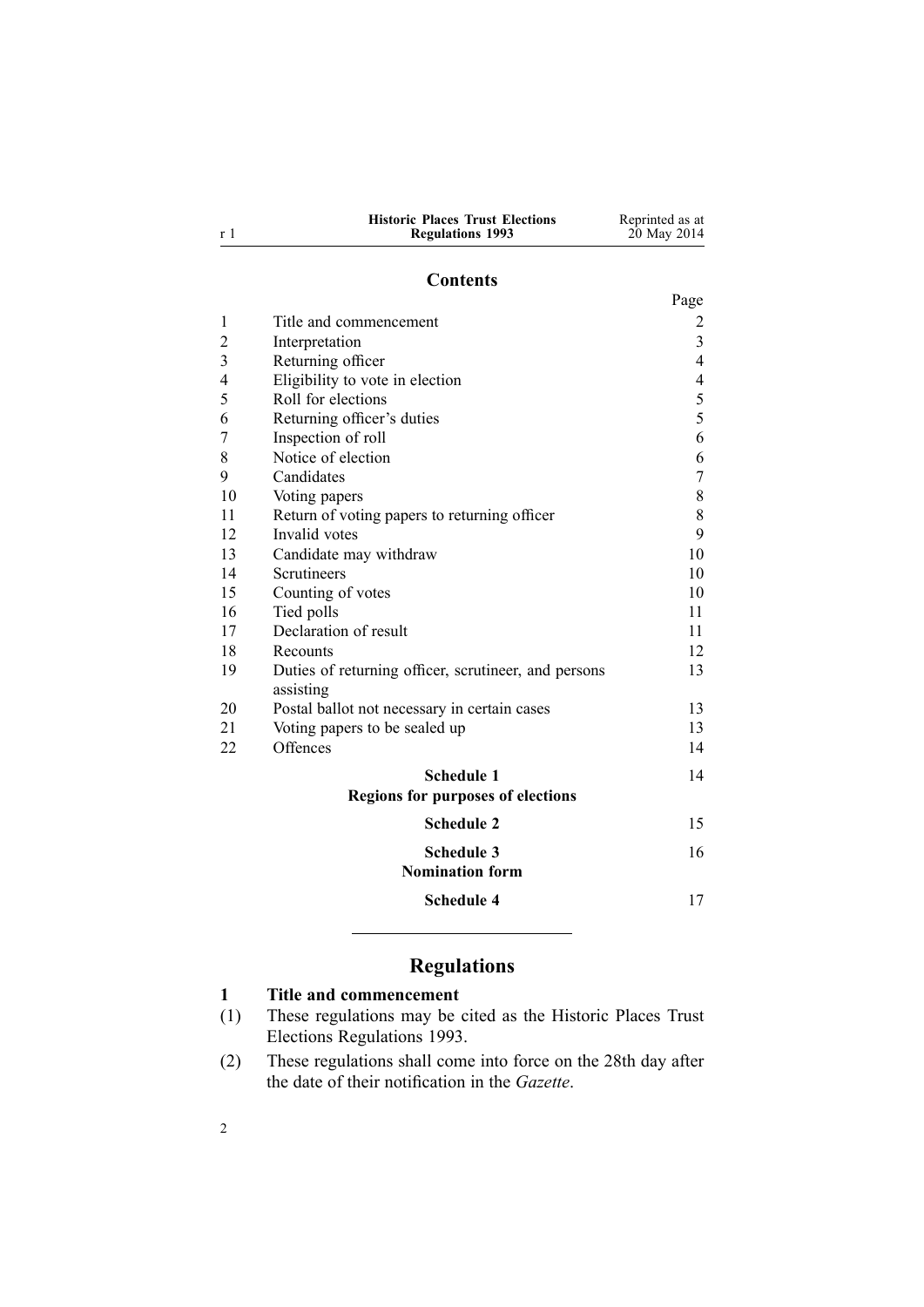<span id="page-2-0"></span>

| Reprinted as at | <b>Historic Places Trust Elections</b> |  |
|-----------------|----------------------------------------|--|
| 20 May 2014     | <b>Regulations 1993</b>                |  |

#### **2 Interpretation**

(1) In these regulations, unless the context otherwise requires **the Act** means the [Historic](http://prd-lgnz-nlb.prd.pco.net.nz/pdflink.aspx?id=DLM300510) Places Act 1993

**branch committee** means <sup>a</sup> branch committee established under the Act

**chief executive officer** meansthe chief executive officer of the Trust

**election** means election of members of the Board pursuan<sup>t</sup> to section  $42(1)(a)$  of the Act

**extraordinary vacancy** means <sup>a</sup> vacancy in the membership of the Board as <sup>a</sup> result of removal from office, resignation, or death

**group member** means <sup>a</sup> group of persons who are covered by <sup>a</sup> collective membership offered by the Trust, including (but not limited to) a—

- (a) family membership; or
- (b) senior citizen family membership; or
- (c) joint life membership

**individual member** means <sup>a</sup> person who is covered by an individual membership offered by the Trust

**master roll** means the master roll maintained under regu[lation](#page-7-0) [10\(3\)](#page-7-0)

**office holder** means <sup>a</sup> person who holds the office of chairperson, deputy chairperson, secretary, or treasurer in <sup>a</sup> branch committee of the Trust

**region** means <sup>a</sup> region for the purposes of an election conducted pursuan<sup>t</sup> to these regulations, as defined in [Schedule](#page-13-0) 1 **roll** means any list made in the manner provided in these regulations that contains the names of persons entitled to vote at an election; but does not include the master roll.

- (2) Every reference in [Schedule](#page-13-0) 1 to any named district or city shall be read as <sup>a</sup> reference to the district or city of that name listed in [Part](http://prd-lgnz-nlb.prd.pco.net.nz/pdflink.aspx?id=DLM174261) 2 of Schedule 2 of the Local Government Act 2002.
- (3) *[Revoked]*

Regulation 2(1) **chief executive officer**: amended, on 31 January 2007, by [regu](http://prd-lgnz-nlb.prd.pco.net.nz/pdflink.aspx?id=DLM420582)[lation](http://prd-lgnz-nlb.prd.pco.net.nz/pdflink.aspx?id=DLM420582) 4(1) of the Historic Places Trust Elections Amendment Regulations 2006 (SR 2006/371).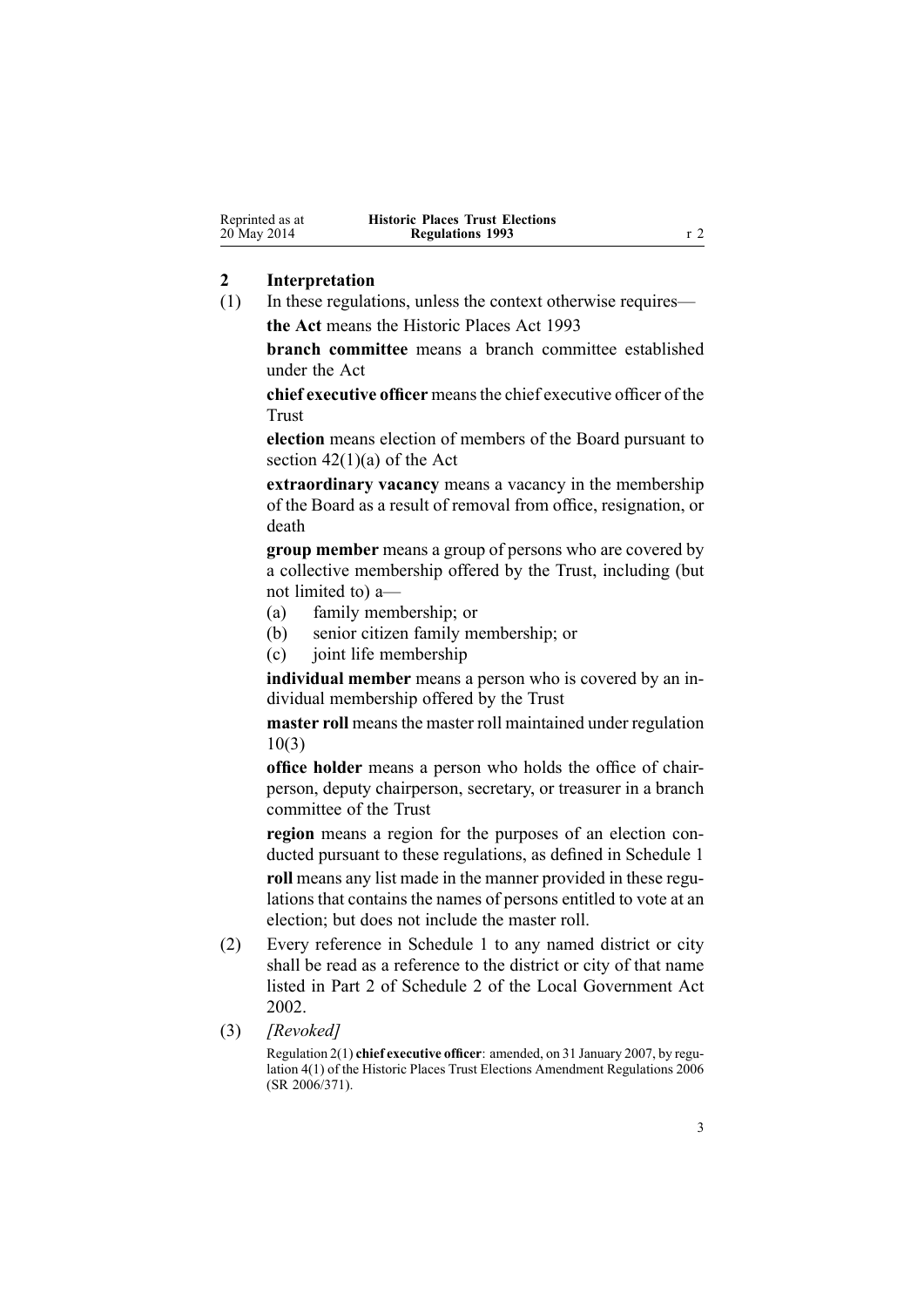| <b>Historic Places Trust Elections</b> | Reprinted as at |
|----------------------------------------|-----------------|
| <b>Regulations 1993</b>                | 20 May 2014     |

<span id="page-3-0"></span>Regulation 2(1) **election**: amended, on 31 January 2007, by regu[lation](http://prd-lgnz-nlb.prd.pco.net.nz/pdflink.aspx?id=DLM420582) 4(2) of the Historic Places Trust Elections Amendment Regulations 2006 (SR 2006/371).

Regulation 2(1) **group member**: inserted, on 31 January 2007, by regu[lation](http://prd-lgnz-nlb.prd.pco.net.nz/pdflink.aspx?id=DLM420582) [4\(3\)](http://prd-lgnz-nlb.prd.pco.net.nz/pdflink.aspx?id=DLM420582) of the Historic Places Trust Elections Amendment Regulations 2006 (SR 2006/371).

Regulation 2(1) **individual member**: inserted, on 31 January 2007, by [regu](http://prd-lgnz-nlb.prd.pco.net.nz/pdflink.aspx?id=DLM420582)lation [4\(3\)](http://prd-lgnz-nlb.prd.pco.net.nz/pdflink.aspx?id=DLM420582) of the Historic Places Trust Elections Amendment Regulations 2006 (SR 2006/371).

Regulation 2(1) **office holder**: inserted, on 31 January 2007, by regu[lation](http://prd-lgnz-nlb.prd.pco.net.nz/pdflink.aspx?id=DLM420582) [4\(3\)](http://prd-lgnz-nlb.prd.pco.net.nz/pdflink.aspx?id=DLM420582) of the Historic Places Trust Elections Amendment Regulations 2006 (SR 2006/371).

Regulation 2(1) **working day**: revoked, on 31 January 2007, by regu[lation](http://prd-lgnz-nlb.prd.pco.net.nz/pdflink.aspx?id=DLM420582) [4\(4\)](http://prd-lgnz-nlb.prd.pco.net.nz/pdflink.aspx?id=DLM420582) of the Historic Places Trust Elections Amendment Regulations 2006 (SR 2006/371).

Regulation 2(2): amended, on 31 January 2007, by regu[lation](http://prd-lgnz-nlb.prd.pco.net.nz/pdflink.aspx?id=DLM420582) 4(5) of the Historic Places Trust Elections Amendment Regulations 2006 (SR 2006/371).

Regulation 2(3): revoked, on 31 January 2007, by regu[lation](http://prd-lgnz-nlb.prd.pco.net.nz/pdflink.aspx?id=DLM420582) 4(6) of the Historic Places Trust Elections Amendment Regulations 2006 (SR 2006/371).

#### **3 Returning officer**

- (1) The chief executive officer shall appoint <sup>a</sup> returning officer for every election under the Act.
- (2) If for any reason the returning officer appointed is unable to act in performance of his or her duties, the chief executive officer may appoint another person to complete the duties of returning officer specified in these regulations.
- (3) Neither the returning officer nor a person appointed under subclause (2) shall be <sup>a</sup> candidate in the election for which he or she is the returning officer or be <sup>a</sup> member of the Board. Regulation 3(1): amended, on 31 January 2007, by regu[lation](http://prd-lgnz-nlb.prd.pco.net.nz/pdflink.aspx?id=DLM420591) 5 of the Historic Places Trust Elections Amendment Regulations 2006 (SR 2006/371).

#### **4 Eligibility to vote in election**

- (1) An individual member—
	- (a) is eligible to vote in the region that includes the individual member's address as stated on the roll; and
	- (b) may cast 1 vote.
- (2) A group member—
	- (a) is eligible to vote in the region that includes the group member's address as stated on the roll; and
	- (b) may cast 2 votes.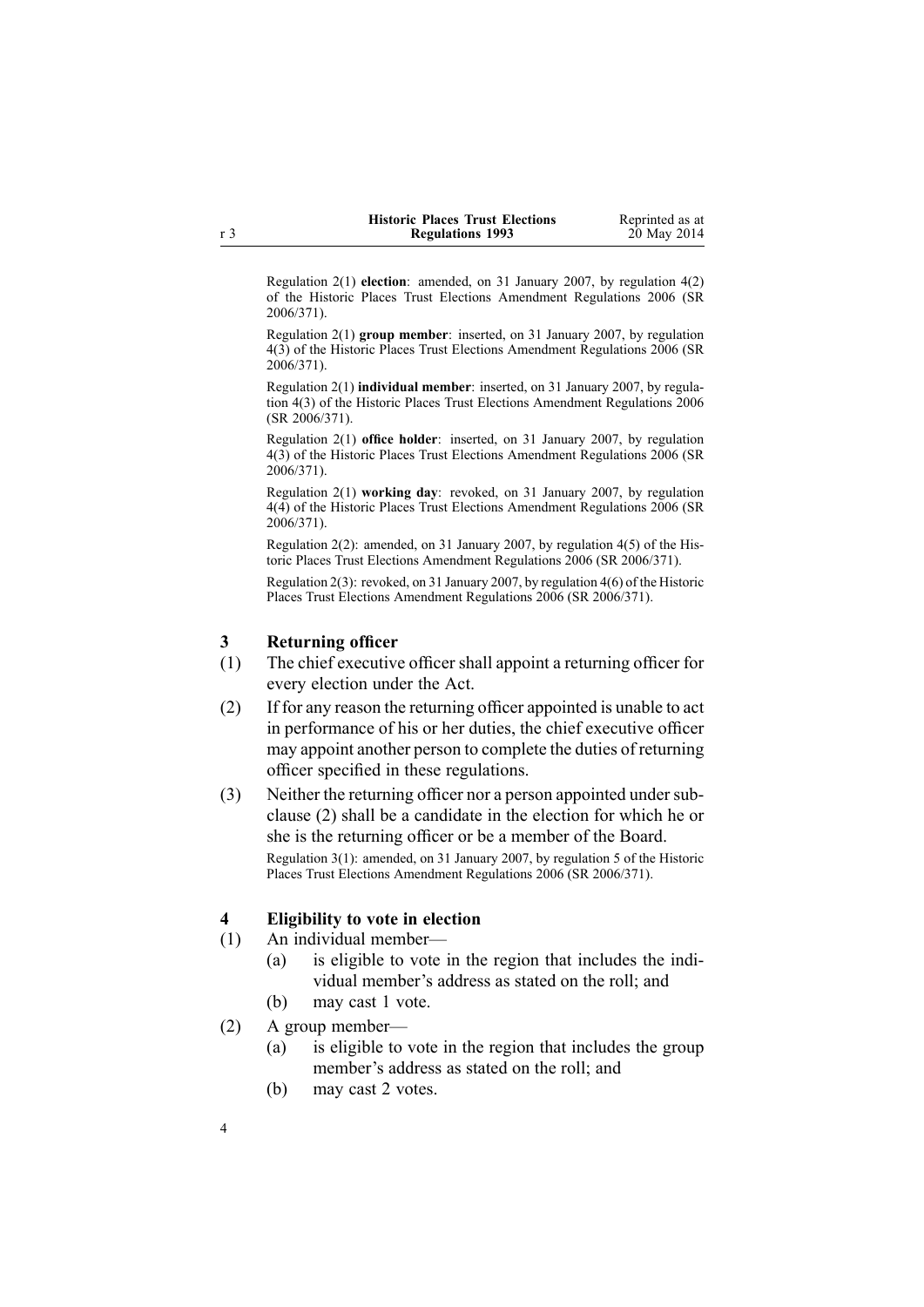<span id="page-4-0"></span>

| Reprinted as at | <b>Historic Places Trust Elections</b> |     |
|-----------------|----------------------------------------|-----|
| 20 May 2014     | <b>Regulations 1993</b>                | r 6 |

- (3) If the address of an individual member or <sup>a</sup> group member as stated on the roll is outside New Zealand, the Trust must treat the member as being enrolled to vote in the Central Region.
- (4) When an election is held, the returning officer must send—
	- (a) 1 voting paper to the address of each individual member as stated on the roll; and
	- (b) 2 voting papers to the address of each group member as stated on the roll.
- (5) For the purposes of the roll, <sup>a</sup> member may not have more than 1 address.

Regulation 4: substituted, on 31 January 2007, by regu[lation](http://prd-lgnz-nlb.prd.pco.net.nz/pdflink.aspx?id=DLM420592) 6 of the Historic Places Trust Elections Amendment Regulations 2006 (SR 2006/371).

#### **5 Roll for elections**

- (1) The Trust must maintain <sup>a</sup> database of its membership.
- (2) When an election is held, the returning officer must use the database as the roll for the election.
- (3) The roll must be—
	- (a) divided into 3 regions as specified in [Schedule](#page-13-0) 1; and
	- (b) in the form set out in [Schedule](#page-14-0) 2.
- (4) The roll must—
	- (a) close at 5 pm on the 30th day preceding the date of the election; and
	- (b) remain closed until the election is completed.
- (5) Subject to regulations 6(3) and [10](#page-7-0), excep<sup>t</sup> pursuan<sup>t</sup> to <sup>a</sup> reques<sup>t</sup> for the addition or alteration of an entry in the roll made before the roll is closed, no addition or alteration may be made to the roll while it is closed.

Regulation 5: substituted, on 31 January 2007, by regu[lation](http://prd-lgnz-nlb.prd.pco.net.nz/pdflink.aspx?id=DLM420592) 6 of the Historic Places Trust Elections Amendment Regulations 2006 (SR 2006/371).

### **6 Returning officer's duties**

- (1) The returning officer shall ensure that—
	- (a) the names on the roll are in alphabetical order within each region; and
	- (b) the roll is completed as soon as practicable after the closing of the roll under regulation 5(4).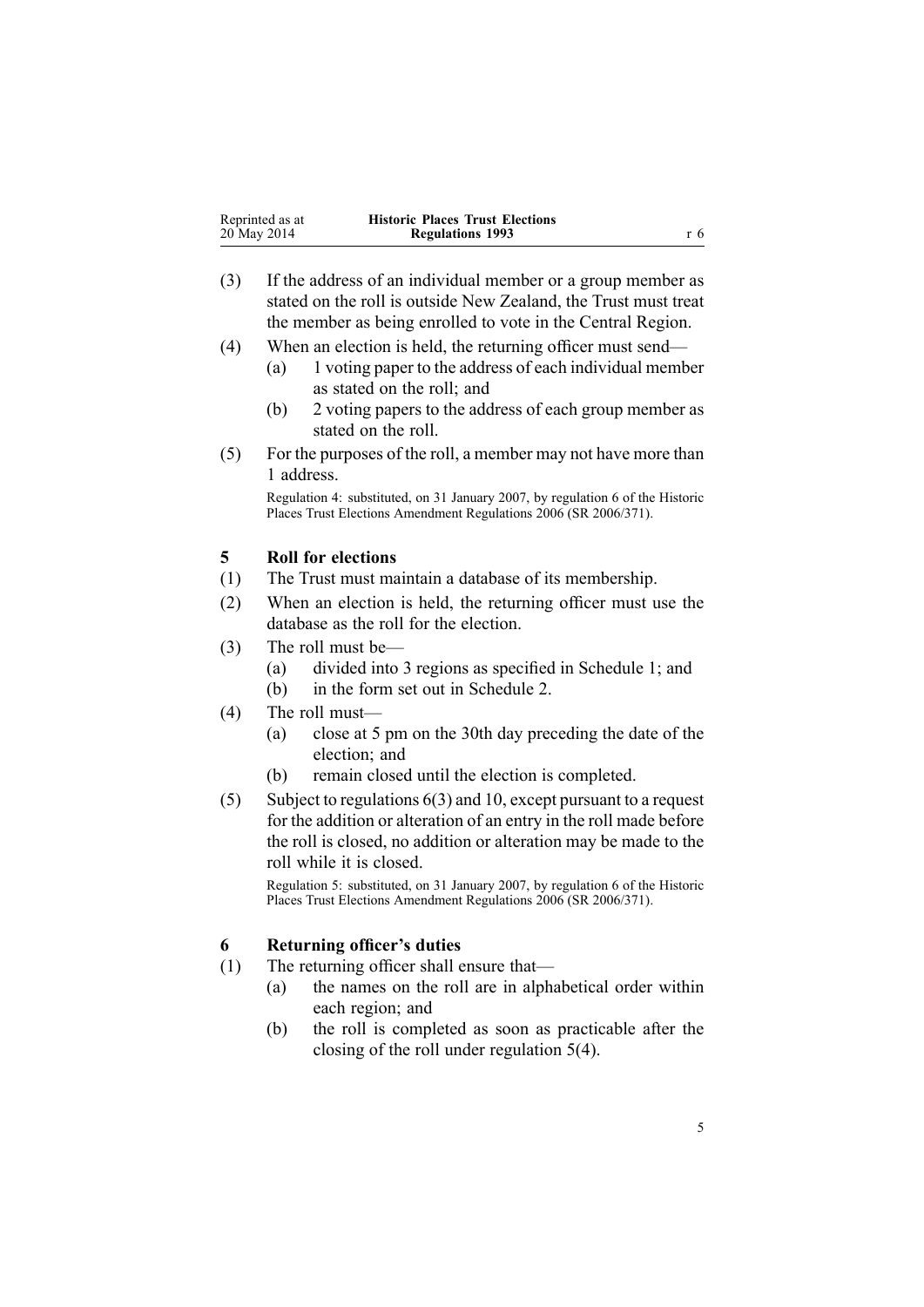<span id="page-5-0"></span>

|     | <b>Historic Places Trust Elections</b> | Reprinted as at |
|-----|----------------------------------------|-----------------|
| r 7 | <b>Regulations 1993</b>                | 20 May 2014     |

- (2) Before sending out voting papers, the returning officer shall ensure that <sup>a</sup> certificate signed by him or her to the effect that the roll has been duly compiled is attached to the roll.
- (3) Subject to regu[lation](#page-7-0) 10, once the roll has been completed and certified it shall not be amended for any reason before the conduct of the election for which it has been compiled, excep<sup>t</sup> where the returning officer is satisfied that the member is dead or no longer exists in which case the returning officer shall remove the name of the member from the roll.

Regulation 6(3): amended, on 31 January 2007, by regu[lation](http://prd-lgnz-nlb.prd.pco.net.nz/pdflink.aspx?id=DLM420595) 7(a) of the Historic Places Trust Elections Amendment Regulations 2006 (SR 2006/371).

Regulation 6(3): amended, on 31 January 2007, by regu[lation](http://prd-lgnz-nlb.prd.pco.net.nz/pdflink.aspx?id=DLM420595) 7(b) of the Historic Places Trust Elections Amendment Regulations 2006 (SR 2006/371).

### **7 Inspection of roll**

- (1) Before and after it closes, the roll shall be open to inspection for the purpose referred to in subclause (2), in the presence of <sup>a</sup> person authorised by the Trust during usual business hours of the Trust at the principal office of the Trust in Wellington and, upon reques<sup>t</sup> being made, during such hours at regional offices of the Trust.
- (2) Any person is entitled to inspect any entry about that person on the roll.

### **8 Notice of election**

- (1) At least 45 days before any election, the returning officer shall give every branch committee <sup>a</sup> notice—
	- (a) stating the intention to hold an election and the date of the election; and
	- (b) calling for the committee to pu<sup>t</sup> forward the names of candidates.
- (2) The notice shall specify the following:
	- (a) the place where the roll is held:
	- (b) the fact that the roll is open to inspection:
	- (c) the day and time by which candidates' names are to be received by the returning officer, which date shall be no later than 25 days before the election:
	- (d) the requirement that the candidates supply biographical details of not more than 250 words: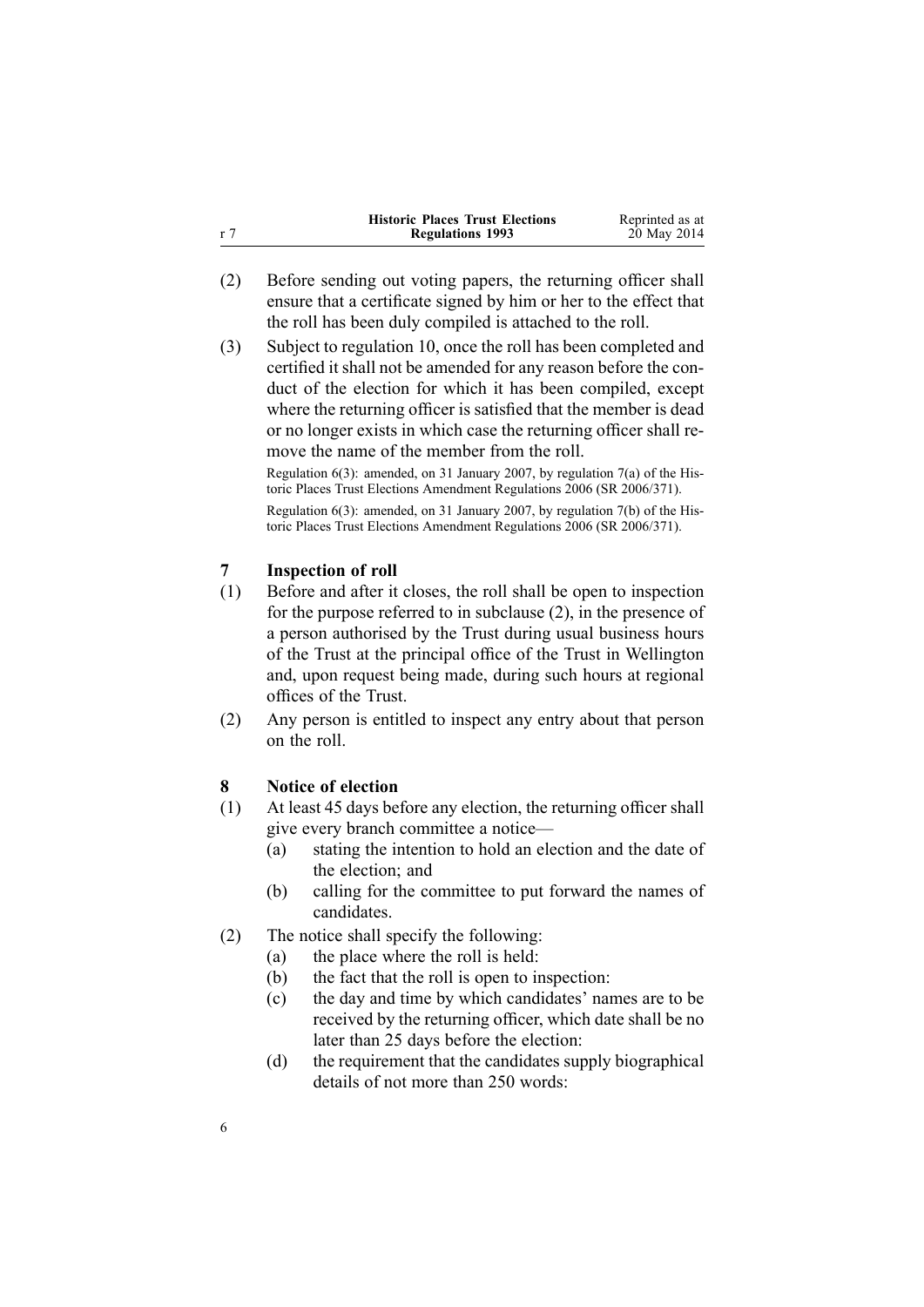<span id="page-6-0"></span>

| Reprinted as at | <b>Historic Places Trust Elections</b> |     |
|-----------------|----------------------------------------|-----|
| 20 May 2014     | <b>Regulations 1993</b>                | r 9 |

- (e) the regions:
- (f) the number of members to be elected:
- (g) the day and hour the poll closes in accordance with regulation [12\(2\)](#page-8-0).

#### **9 Candidates**

- (1) A branch committee must nominate all eligible candidates who wish to stand for election in its region.
- (2) The nomination form shall—
	- (a) be in the form specified in [Schedule](#page-15-0) 3; and
	- (b) be signed by an office holder of the branch committee and the candidate; and
	- (c) be submitted to the returning officer within the period specified under regulation [8\(2\)\(c\)](#page-5-0).
- (2A) An office holder—
	- (a) may sign his or her own nomination in his or her capacity as <sup>a</sup> candidate; but
	- (b) may not sign his or her own nomination in his or her capacity as an office holder.
- (3) To be eligible to stand for election, <sup>a</sup> member must—
	- (a) be <sup>a</sup> natural person; and
	- (b) be eligible to vote in the region for which the candidate is nominated (either as an individual member or as <sup>a</sup> par<sup>t</sup> of <sup>a</sup> group member); and
	- (c) not be disqualified under [section](http://prd-lgnz-nlb.prd.pco.net.nz/pdflink.aspx?id=DLM329956) 30 of the Crown Entities Act 2004 (qualifications of members); and
	- (d) not be <sup>a</sup> member solely by virtue of <sup>a</sup> membership that is extended to <sup>a</sup> corporation sole, <sup>a</sup> body corporate, or an unincorporated body.
- (4) No candidatesshall have their election campaign subsidised or supported in any way from the funds of the Trust. The paymen<sup>t</sup> by the Trust of the costs of publishing <sup>a</sup> candidate's biographical details does not constitute such <sup>a</sup> subsidy or support.

Regulation 9(1): substituted, on 31 January 2007, by regu[lation](http://prd-lgnz-nlb.prd.pco.net.nz/pdflink.aspx?id=DLM420596) 8(1) of the Historic Places Trust Elections Amendment Regulations 2006 (SR 2006/371).

Regulation 9(2)(b): amended, on 31 January 2007, by regu[lation](http://prd-lgnz-nlb.prd.pco.net.nz/pdflink.aspx?id=DLM420596) 8(2) of the Historic Places Trust Elections Amendment Regulations 2006 (SR 2006/371).

Regulation 9(2A): inserted, on 31 January 2007, by regu[lation](http://prd-lgnz-nlb.prd.pco.net.nz/pdflink.aspx?id=DLM420596) 8(3) of the Historic Places Trust Elections Amendment Regulations 2006 (SR 2006/371).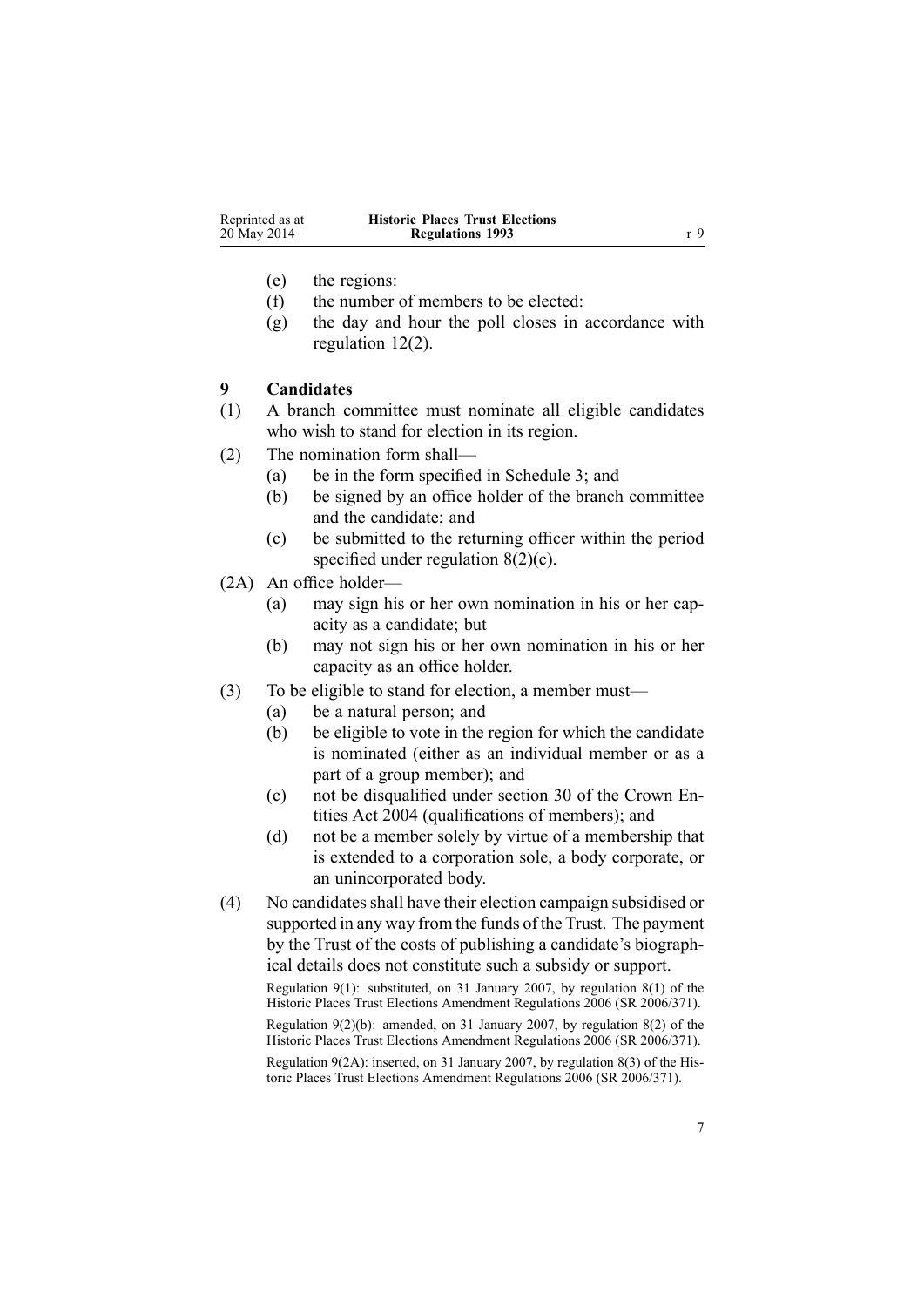<span id="page-7-0"></span>

| <b>Historic Places Trust Elections</b> | Reprinted as at |
|----------------------------------------|-----------------|
| <b>Regulations 1993</b>                | 20 May 2014     |

Regulation 9(3): substituted, on 31 January 2007, by regu[lation](http://prd-lgnz-nlb.prd.pco.net.nz/pdflink.aspx?id=DLM420596) 8(4) of the Historic Places Trust Elections Amendment Regulations 2006 (SR 2006/371).

### **10 Voting papers**

- (1) At least 25 days before the date of the election, the returning officer shall forward to each person who is recorded on the roll, by posting to the person at the address appearing on the roll, <sup>a</sup> printed voting paper in the form specified in [Schedule](#page-16-0) 4 together with—
	- (a) an envelope addressed to the returning officer and inscribed with the words "Voting Paper"; and
	- (b) an information sheet containing any biographical details supplied by candidates.
- (2) The voting paper shall contain—
	- (a) the names of all candidates for the appropriate region, in alphabetical order of their surnames or family names; and
	- (b) the name of the region for which each candidate wishes to be elected; and
	- (c) <sup>a</sup> unique number assigned by the returning officer.
- (3) The returning officer shall maintain <sup>a</sup> master roll and enter on it each unique number assigned under subclause (2)(c).
- (4) The master roll maintained under subclause (3) shall be kept separate from any other roll maintained under these regulations and be confidential to the returning officer and scrutineers, and shall not be open for inspection under regu[lation](#page-5-0) 7. Regulation 10(1): amended, on 31 January 2007, by regu[lation](http://prd-lgnz-nlb.prd.pco.net.nz/pdflink.aspx?id=DLM420597) 9 of the Historic Places Trust Elections Amendment Regulations 2006 (SR 2006/371).

### **11 Return of voting papers to returning officer**

- (1) After voting, the member must, by hand or by post, deliver the voting paper to the returning officer sealed in—
	- (a) the return envelope that came with the voting paper; or
	- (b) any other envelope that the member has addressed to the returning officer as specified in the voting paper.
- (2) For the purposes of subclause  $(1)$ ,—
	- (a) delivery by hand to the principal office of the Trust during usual business hours of the Trust on any date before the date of the election or not later than 5 pm on the date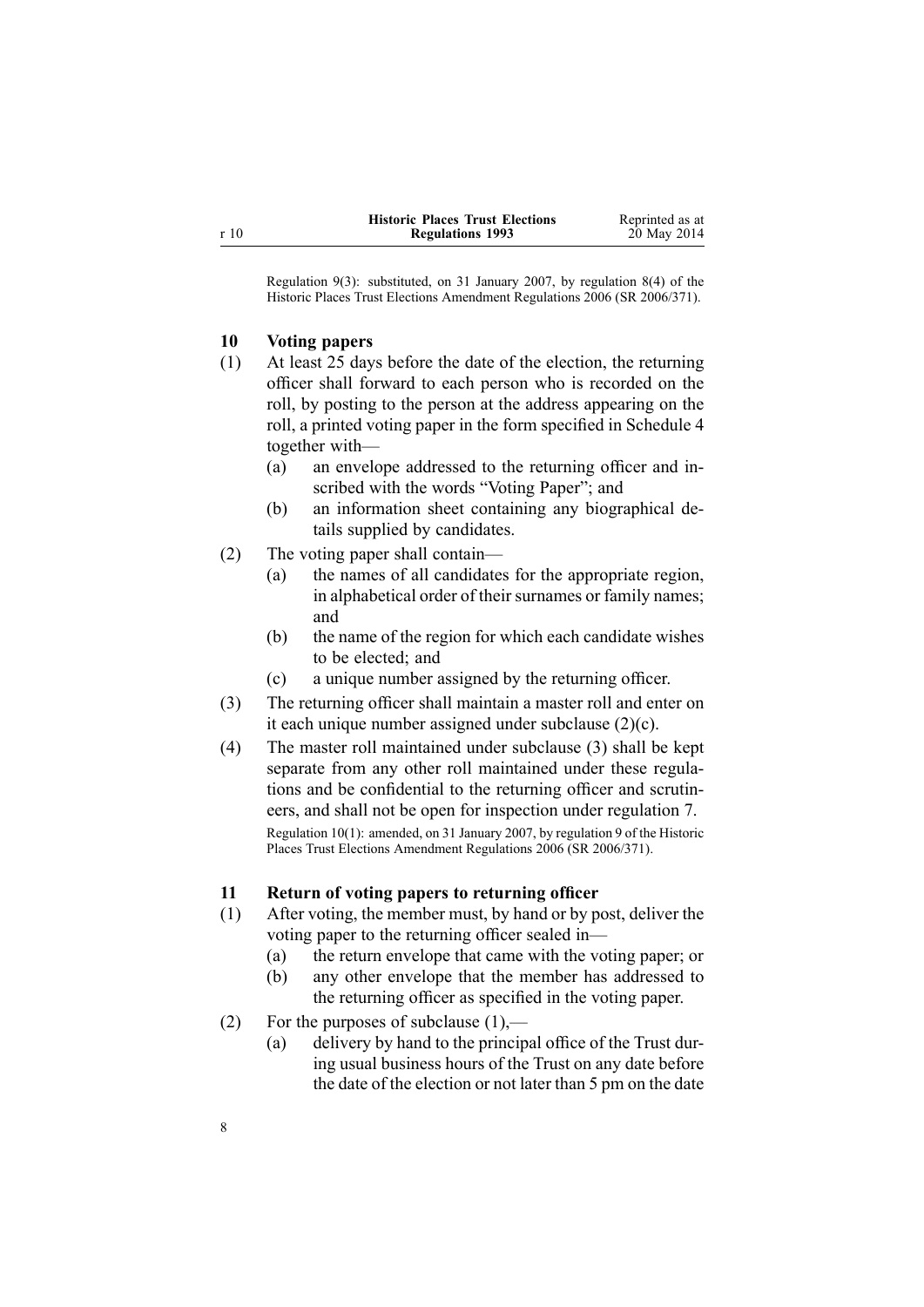<span id="page-8-0"></span>

| Reprinted as at | <b>Historic Places Trust Elections</b> |      |
|-----------------|----------------------------------------|------|
| 20 May 2014     | <b>Regulations 1993</b>                | r 12 |

of the election is to be treated as delivery by hand to the returning officer:

- (b) delivery to the address specified in the voting paper by a postal operator registered in accordance with the [Postal](http://prd-lgnz-nlb.prd.pco.net.nz/pdflink.aspx?id=DLM423257) [Services](http://prd-lgnz-nlb.prd.pco.net.nz/pdflink.aspx?id=DLM423257) Act 1998 is to be treated as delivery to the returning officer.
- (3) On the date of the election, the returning officer shall keep his or her office open until the close of voting to enable envelopes containing voting papers to be handed to him or her.

Regulation 11(1): substituted, on 31 January 2007, by regulation [10\(1\)](http://prd-lgnz-nlb.prd.pco.net.nz/pdflink.aspx?id=DLM420598) of the Historic Places Trust Elections Amendment Regulations 2006 (SR 2006/371). Regulation  $11(2)(a)$ : amended, on 31 January 2007, by regulation  $10(2)$  of the Historic Places Trust Elections Amendment Regulations 2006 (SR 2006/371). Regulation  $11(2)(a)$ : amended, on 31 January 2007, by regulation [10\(3\)](http://prd-lgnz-nlb.prd.pco.net.nz/pdflink.aspx?id=DLM420598) of the

Historic Places Trust Elections Amendment Regulations 2006 (SR 2006/371).

Regulation 11(2)(b): substituted, on 31 January 2007, by regulation [10\(4\)](http://prd-lgnz-nlb.prd.pco.net.nz/pdflink.aspx?id=DLM420598) of the Historic Places Trust Elections Amendment Regulations 2006 (SR 2006/371).

#### **12 Invalid votes**

- (1) A vote is invalid, and shall not be counted, if—
	- (a) <sup>a</sup> member,—
		- (i) being an individual member, votes more than once in the election; or
		- (ii) being <sup>a</sup> group member, votes more than twice in the election; or
	- (b) the member votes for more candidates than there are members to be elected; or
	- (c) in the opinion of the returning officer, the voting paper does not clearly indicate the candidate for whom the member intended to vote; or
	- (d) the returning officer believes on reasonable grounds that the voting paper was not issued to the member by the returning officer; or
	- (e) the vote is not sealed in an envelope in accordance with regulation [11\(1\)](#page-7-0).
- (2) A vote is invalid and shall not be counted unless it is delivered to the returning officer not later than 5 pm on the date of the election in accordance with regu[lation](#page-7-0) 11.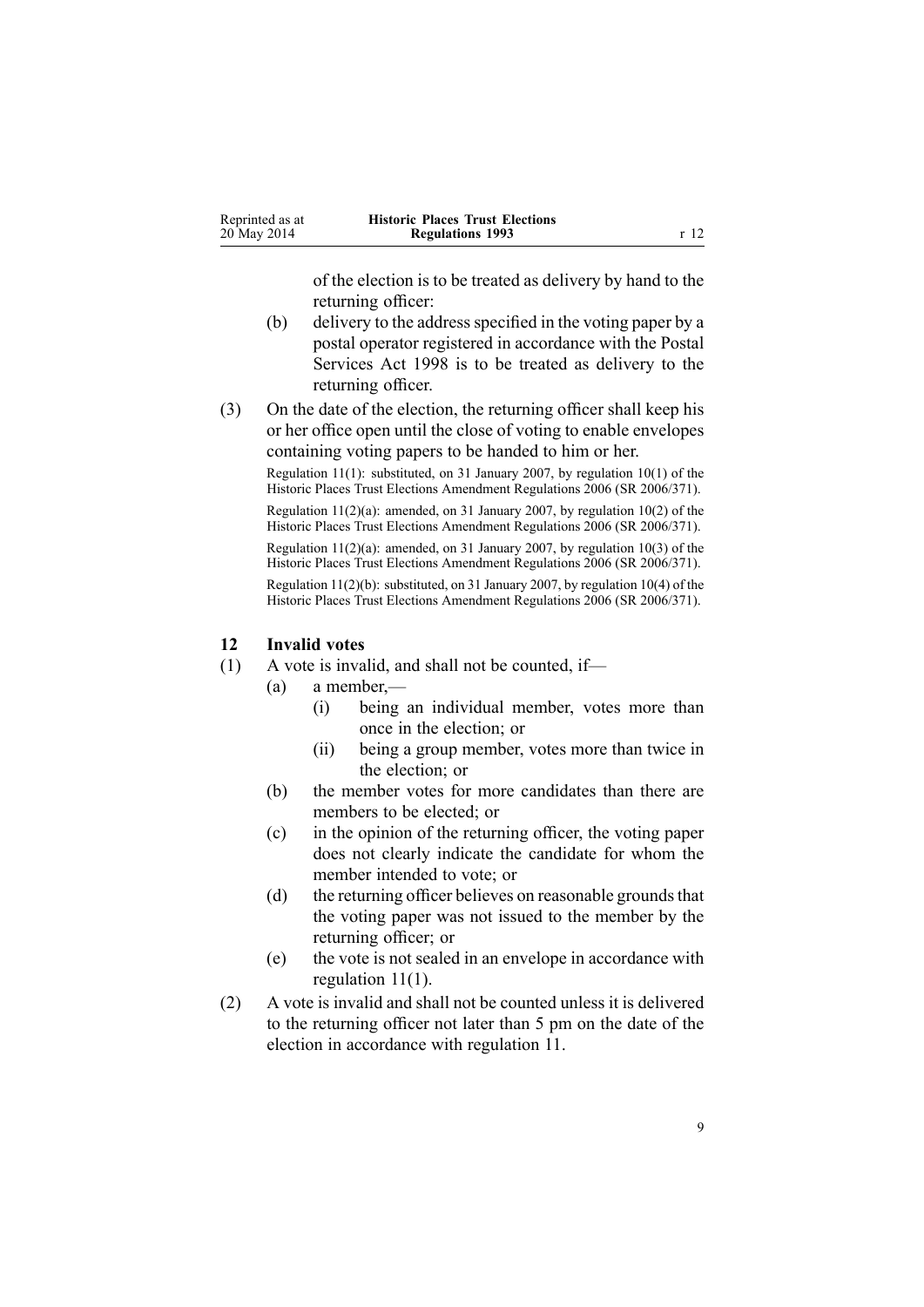<span id="page-9-0"></span>

|      | <b>Historic Places Trust Elections</b> | Reprinted as at |
|------|----------------------------------------|-----------------|
| r 13 | <b>Regulations 1993</b>                | 20 May 2014     |

(3) Every vote that is deemed invalid shall be enfaced with the date and time of receipt and the reason for invalidation, and may be destroyed after 3 months from the date of the election. Regulation  $12(1)(a)$ : substituted, on 31 January 2007, by regulation  $11(1)$  of the Historic Places Trust Elections Amendment Regulations 2006 (SR 2006/371). Regulation 12(1)(b): amended, on 31 January 2007, by regulation [11\(2\)](http://prd-lgnz-nlb.prd.pco.net.nz/pdflink.aspx?id=DLM420599) of the Historic Places Trust Elections Amendment Regulations 2006 (SR 2006/371). Regulation 12(1)(c): amended, on 31 January 2007, by regulation [11\(3\)](http://prd-lgnz-nlb.prd.pco.net.nz/pdflink.aspx?id=DLM420599) of the Historic Places Trust Elections Amendment Regulations 2006 (SR 2006/371). Regulation 12(1)(d): amended, on 31 January 2007, by regulation [11\(4\)](http://prd-lgnz-nlb.prd.pco.net.nz/pdflink.aspx?id=DLM420599) of the Historic Places Trust Elections Amendment Regulations 2006 (SR 2006/371). Regulation  $12(1)(e)$ : substituted, on 31 January 2007, by regulation  $11(5)$  of the Historic Places Trust Elections Amendment Regulations 2006 (SR 2006/371).

#### **13 Candidate may withdraw**

- (1) A candidate for election may withdraw from the election by written notice to the returning officer.
- (2) If any candidate withdraws or dies after voting papers have been printed and before the date of the election, any votes given for that candidate shall be disregarded.

#### **14 Scrutineers**

- (1) Two scrutineers shall be appointed by the chief executive officer. Subject to subclause (2), they shall be persons who are not themselves standing for election and have no personal involvement with any of the candidates either as relatives or business partners or otherwise.
- (2) Employees of the Trust may be scrutineers.
- (3) It is not necessary for the scrutineers themselves to be members of the Trust.
- (4) For the purposes of subclause (1), <sup>a</sup> person is <sup>a</sup> relative of <sup>a</sup> candidate if the person is related to the candidate by blood or through marriage, <sup>a</sup> civil union, or <sup>a</sup> de facto relationship, or by adoption.

Regulation 14(4): added, on 26 April 2005, by [section](http://prd-lgnz-nlb.prd.pco.net.nz/pdflink.aspx?id=DLM334004) 12 of the Relationships (Statutory References) Act 2005 (2005 No 3).

#### **15 Counting of votes**

(1) The returning officer shall, before the fifth working day after the date of the election and in the presence of the 2 scrutineers,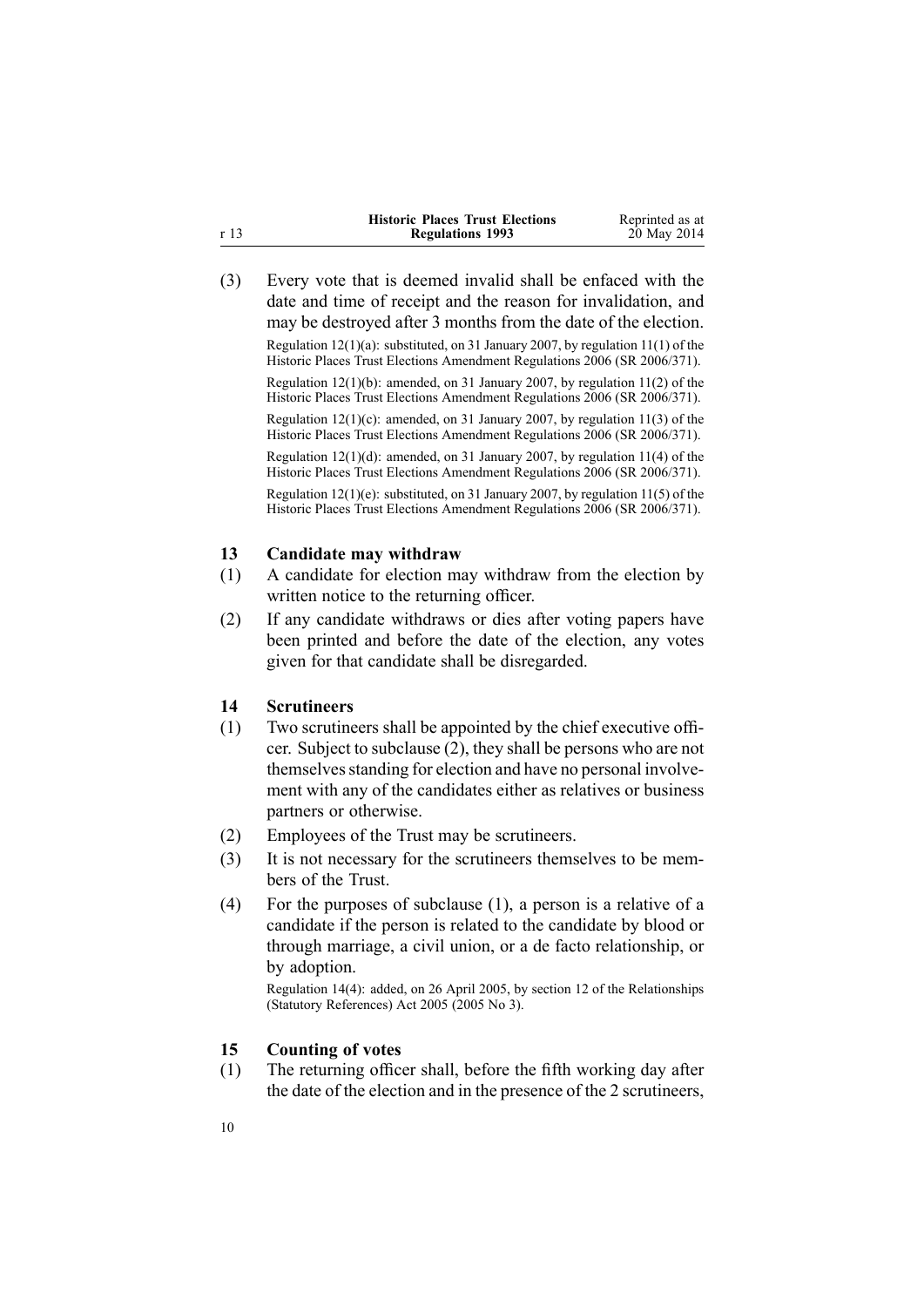<span id="page-10-0"></span>

| Reprinted as at | <b>Historic Places Trust Elections</b> |                 |
|-----------------|----------------------------------------|-----------------|
| 20 May 2014     | <b>Regulations 1993</b>                | r <sub>17</sub> |

examine and open the envelopes, examine the voting papers, and count the valid votes.

- (2) On counting the valid votes, the returning officer shall, in the presence and hearing of the 2 scrutineers, from the voting papers delivered to him or her, conduct <sup>a</sup> scrutiny of the master roll by drawing on <sup>a</sup> copy of the roll <sup>a</sup> line in pencil or ink through the number and name of every member who appears to have voted.
- (3) The scrutiny of the master roll may be carried out by mechanical or electronic means in the presence of the returning officer and scrutineers.
- (4) If, from the marking of the master roll and after such inquiry as the returning officer thinks necessary, it appears that any person (not being <sup>a</sup> family or senior citizen family or joint life member) has voted more than once at the election, the returning officer shall, in the presence of the scrutineers, extract the voting papers on which the number corresponding to the name of that person appears and, taking care to ensure that the voting papers so extracted are so covered that the votes recorded thereon are not seen by any person present, shall disallow every vote appearing to have been given by means of the voting papers so extracted.
- (5) The highest polling candidate for each region shall be considered successful.

Regulation 15(2): amended, on 31 January 2007, by regu[lation](http://prd-lgnz-nlb.prd.pco.net.nz/pdflink.aspx?id=DLM420900) 12 of the Historic Places Trust Elections Amendment Regulations 2006 (SR 2006/371).

#### **16 Tied polls**

Where, because each of 2 or more candidates has received the same number of valid votes, the returning officer cannot ascertain which of them has been elected, the matter shall be decided by lot in the presence of the 2 scrutineers.

#### **17 Declaration of result**

(1) Within 5 working days after ascertaining which candidate or candidates have been elected, the returning officer shall sign <sup>a</sup> certificate declaring the result of the election. The 2 scrutineers shall also sign the certificate. The returning officer shall

11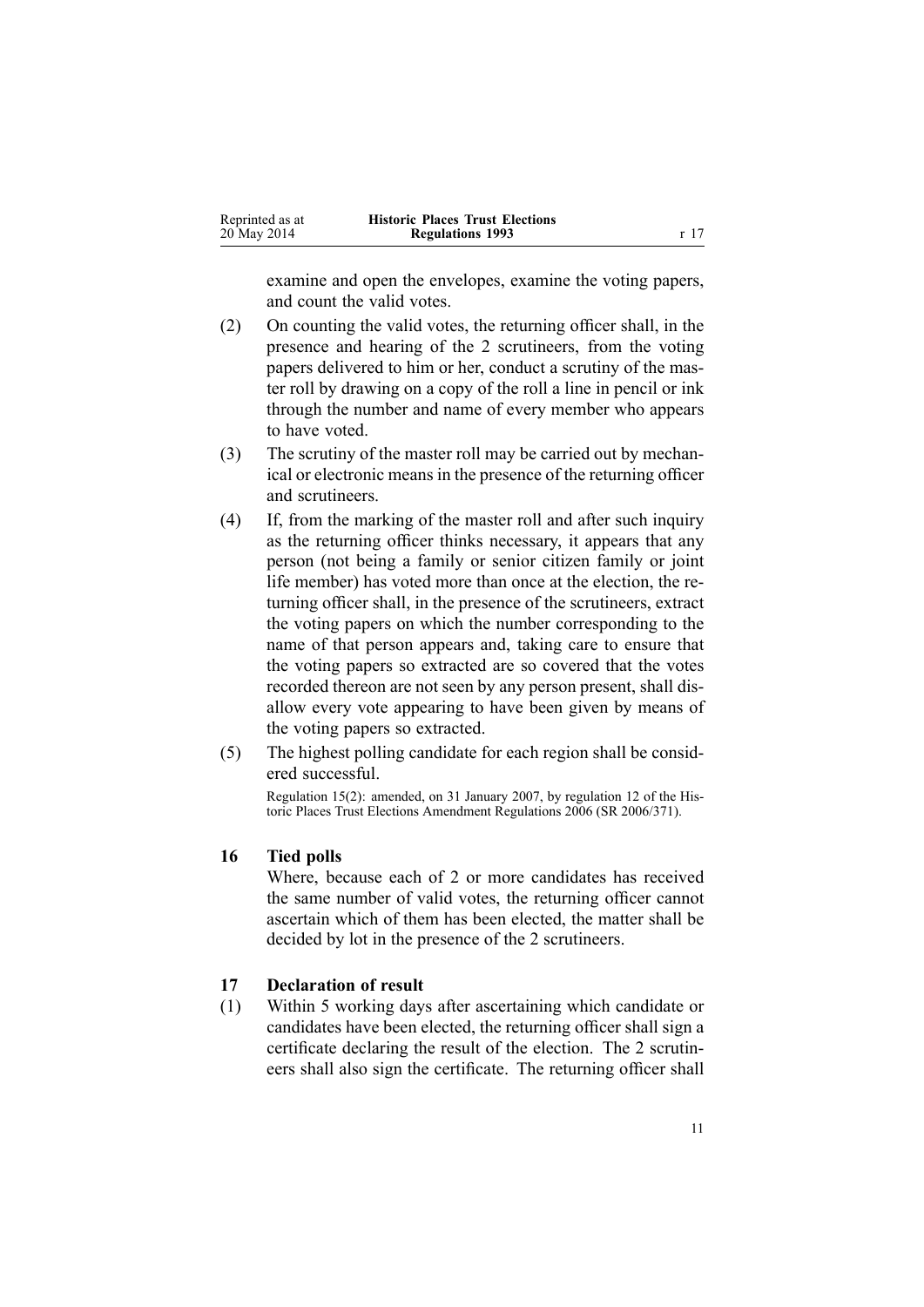<span id="page-11-0"></span>

|      | <b>Historic Places Trust Elections</b> | Reprinted as at |
|------|----------------------------------------|-----------------|
| r 18 | <b>Regulations 1993</b>                | 20 May 2014     |

then notify in writing the election result to all candidates, the chairperson of the Board, and the chief executive officer.

(2) Within 7 working days of the signing of the certificate the returning officer shall arrange for public notification in daily newspapers circulating in Auckland, Hamilton, Wellington, Christchurch, and Dunedin, of the names of the members elected and declaring them elected.

#### **18 Recounts**

- (1) Any candidate may apply to the chief executive officer for <sup>a</sup> recount within 3 working days after the first public notification of the election results.
- (2) Unless satisfied that the application is frivolous or vexatious, the chief executive officer shall appoint an employee of the Trust or some other person to conduct <sup>a</sup> recount.
- (3) The person conducting the recount shall—
	- (a) cause the recount to be commenced within 3 working days after the expiry of the period specified in subclause (1); and
	- (b) give notice in writing to the returning officer, the scrutineers, and to each of the candidates of the time and place at which the recount will be made.
- (4) The recount shall so far as practicable be made in the manner provided in the case of the original count.
- (5) No person shall be presen<sup>t</sup> at the recount except—
	- (a) the person appointed to conduct the recount; and
	- (b) the assistants (if any) appointed by the person conducting the recount; and
	- (c) the returning officer and the assistants (if any) of the returning officer; and
	- (d) the scrutineers.
- (6) The person conducting the recount shall have all the powers that the returning officer had on the original count.
- (7) If on the recount the person conducting the recount finds that the declaration of the result was incorrect, the person shall inform the returning officer of the correct result, and the returning officer shall—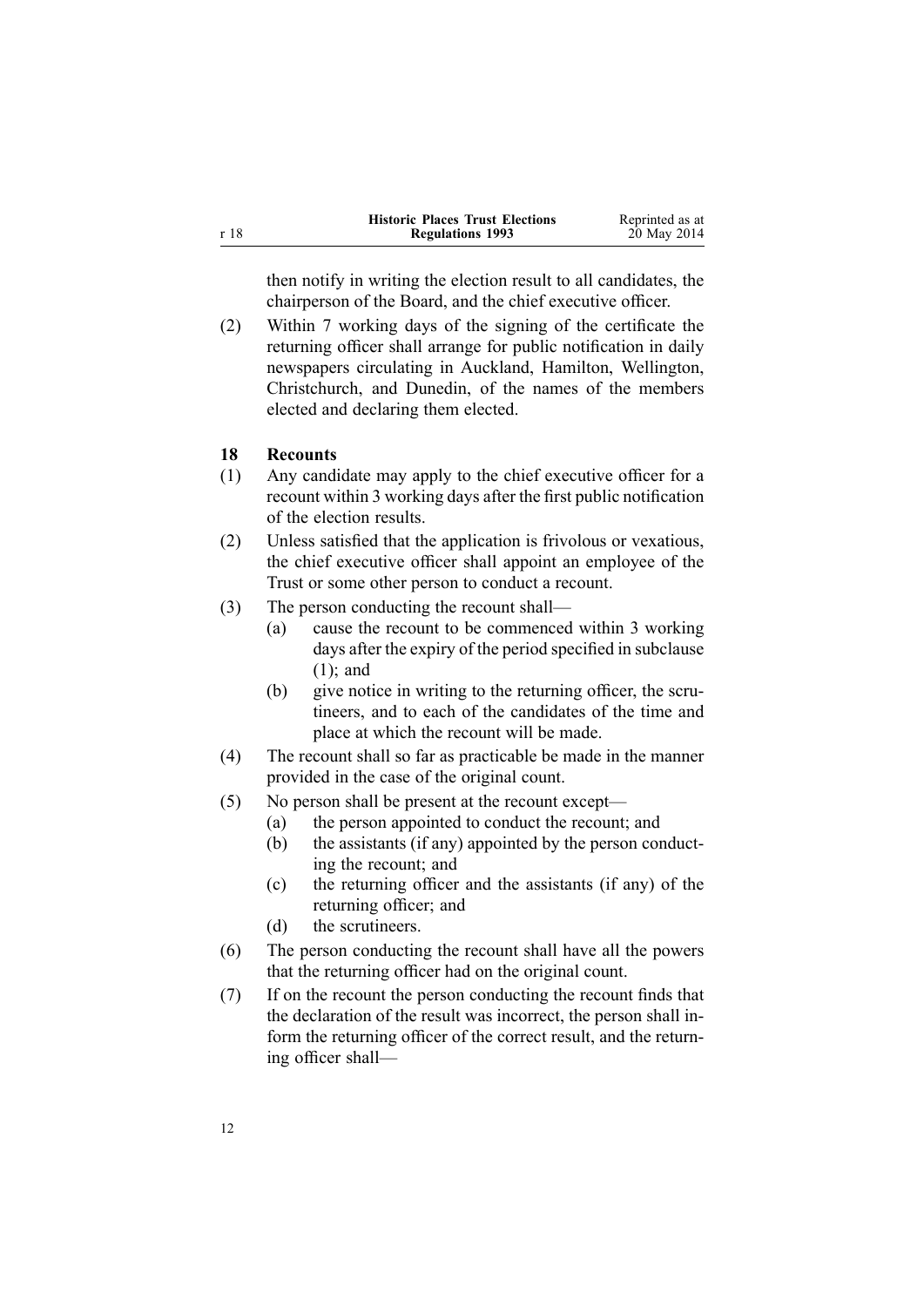<span id="page-12-0"></span>

| Reprinted as at | <b>Historic Places Trust Elections</b> |      |
|-----------------|----------------------------------------|------|
| 20 May 2014     | <b>Regulations 1993</b>                | r 21 |

- (a) amend and sign the certificate provided under [regu](#page-10-0)lation  $17(1)$ ; and
- (b) give public notification of the amended declaration in the manner provided in regulation [17\(2\)](#page-10-0).

Regulation 18(3)(a): amended, on 31 January 2007, by regu[lation](http://prd-lgnz-nlb.prd.pco.net.nz/pdflink.aspx?id=DLM420901) 13 of the Historic Places Trust Elections Amendment Regulations 2006 (SR 2006/371).

### **19 Duties of returning officer, scrutineer, and persons assisting**

Every returning officer, scrutineer, and other person assisting such persons shall faithfully and impartially perform the duties of that office and shall not, directly or indirectly,—

- (a) before signing the certificate required under regu[lation](#page-10-0) [17\(1\)](#page-10-0), make known the state of the poll or give or pretend to give any information by which the state of the poll might be known; or
- (b) make known for which candidate any person has voted; or
- (c) give any person any information likely to defeat the secrecy of an election.

### **20 Postal ballot not necessary in certain cases**

Where, at the close of the day specified for the receipt of candidate's names in accordance with regulation  $8(2)(c)$ , the number of persons standing for election does not exceed 1 for any region, the returning officer shall, on the date of the election and otherwise in accordance with regu[lation](#page-10-0) 17, declare the existing candidate to be duly elected for that region, and <sup>a</sup> postal vote shall not be conducted in that region.

#### **21 Voting papers to be sealed up**

Forthwith after declaring the results of an election, the returning officer shall seal up the voting papers and—

- (a) shall not open them unless <sup>a</sup> recount is conducted under regu[lation](#page-11-0) 18; and
- (b) shall keep them at the principal office of the Trust for 3 months; and
- (c) shall then destroy them.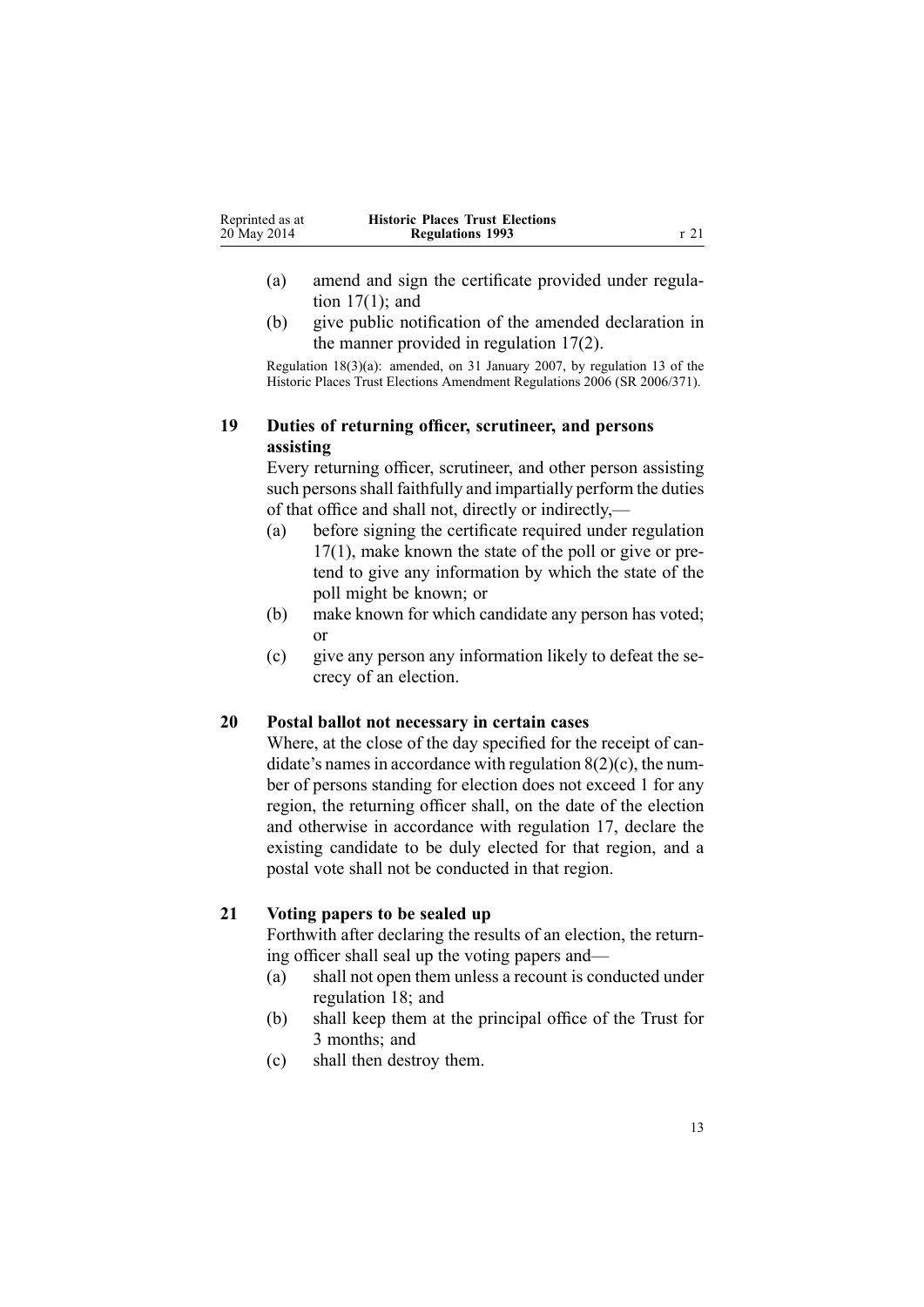<span id="page-13-0"></span>

|      | <b>Historic Places Trust Elections</b> | Reprinted as at |
|------|----------------------------------------|-----------------|
| r 22 | <b>Regulations 1993</b>                | 20 May 2014     |

#### **22 Offences**

- (1) Every person commits an offence and isliable on conviction to a fine not exceeding \$5,000 who contravenes or fails to comply with regu[lation](#page-6-0) 9(4).
- (2) Every returning officer or scrutineer or person assisting any such person commits an offence, and is liable on conviction to <sup>a</sup> fine not exceeding \$5,000, who is guilty of any wilful or negligent act of commission or omission contrary to the provisions of these regulations in respec<sup>t</sup> of any election.

Regulation 22(1): amended, on 1 July 2013, by [section](http://prd-lgnz-nlb.prd.pco.net.nz/pdflink.aspx?id=DLM3360714) 413 of the Criminal Procedure Act 2011 (2011 No 81).

Regulation 22(2): amended, on 1 July 2013, by [section](http://prd-lgnz-nlb.prd.pco.net.nz/pdflink.aspx?id=DLM3360714) 413 of the Criminal Procedure Act 2011 (2011 No 81).

## **Schedule 1** r [5\(3\)\(a\)](#page-4-0)

#### **Regions for purposes of elections**

Schedule 1 heading: amended, on 31 January 2007, by regu[lation](http://prd-lgnz-nlb.prd.pco.net.nz/pdflink.aspx?id=DLM420902) 14 of the Historic Places Trust Elections Amendment Regulations 2006 (SR 2006/371).

#### Northern Region

Far North District, Kaipara District, Whangarei District, Rodney District, North Shore City, Waitakere City, Auckland City, Manukau City, Papakura District, Franklin District, Thames-Coromandel District, Hauraki District, Tauranga City, Western Bay of Plenty District, Rotorua District, Whakatane District, Opotiki District, and Kawerau District.

### Central Region

Matamata-Piako District, Waikato District, Waipa District, Hamilton City, Waitomo District, South Waikato District, Otorohanga District, Taupo District, Gisborne District, Wairoa District, Wanganui District, Rangitikei District, Ruapehu District, New Plymouth District, South Taranaki District, Stratford District, Palmerston North City, Manawatu District, Horowhenua District, Napier City, Hastings District, Central Hawke's Bay District, Tararua District, Masterton District, Carterton District, South Wairarapa District, Kapiti Coast District, Porirua City, Wellington City, Upper Hutt City, and Hutt City.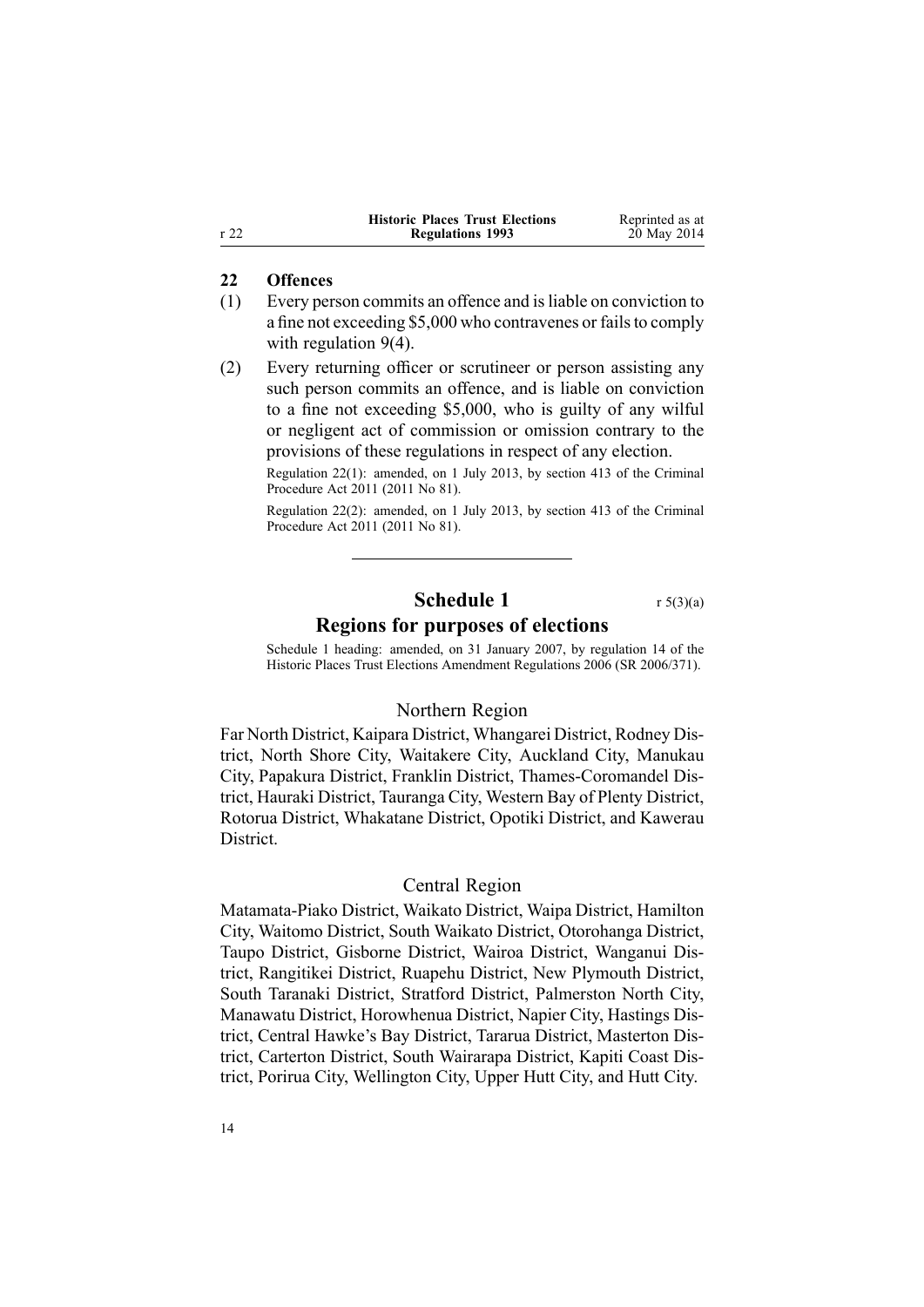<span id="page-14-0"></span>

| Reprinted as at | <b>Historic Places Trust Elections</b> |            |
|-----------------|----------------------------------------|------------|
| 20 May 2014     | <b>Regulations 1993</b>                | Schedule 2 |

### Southern Region

Whole of the South Island, including the Chatham Islands, Stewart Island, and the Sub-Antarctic Islands.

Schedule 1: amended, on 31 January 2007, by regulation [15\(1\)](http://prd-lgnz-nlb.prd.pco.net.nz/pdflink.aspx?id=DLM420903) of the Historic Places Trust Elections Amendment Regulations 2006 (SR 2006/371).

Schedule 1: amended, on 31 January 2007, by regulation [15\(2\)](http://prd-lgnz-nlb.prd.pco.net.nz/pdflink.aspx?id=DLM420903) of the Historic Places Trust Elections Amendment Regulations 2006 (SR 2006/371).

**Schedule 2** r [5\(3\)](#page-4-0)

| FORM OF ELECTORAL ROLL |                                                  |         |  |
|------------------------|--------------------------------------------------|---------|--|
|                        | New Zealand Historic Places Trust Electoral Roll |         |  |
| Region                 |                                                  |         |  |
| Membership<br>number   | Name<br>(surname first)                          | Address |  |
|                        |                                                  |         |  |
|                        |                                                  |         |  |
|                        |                                                  |         |  |
|                        |                                                  |         |  |

15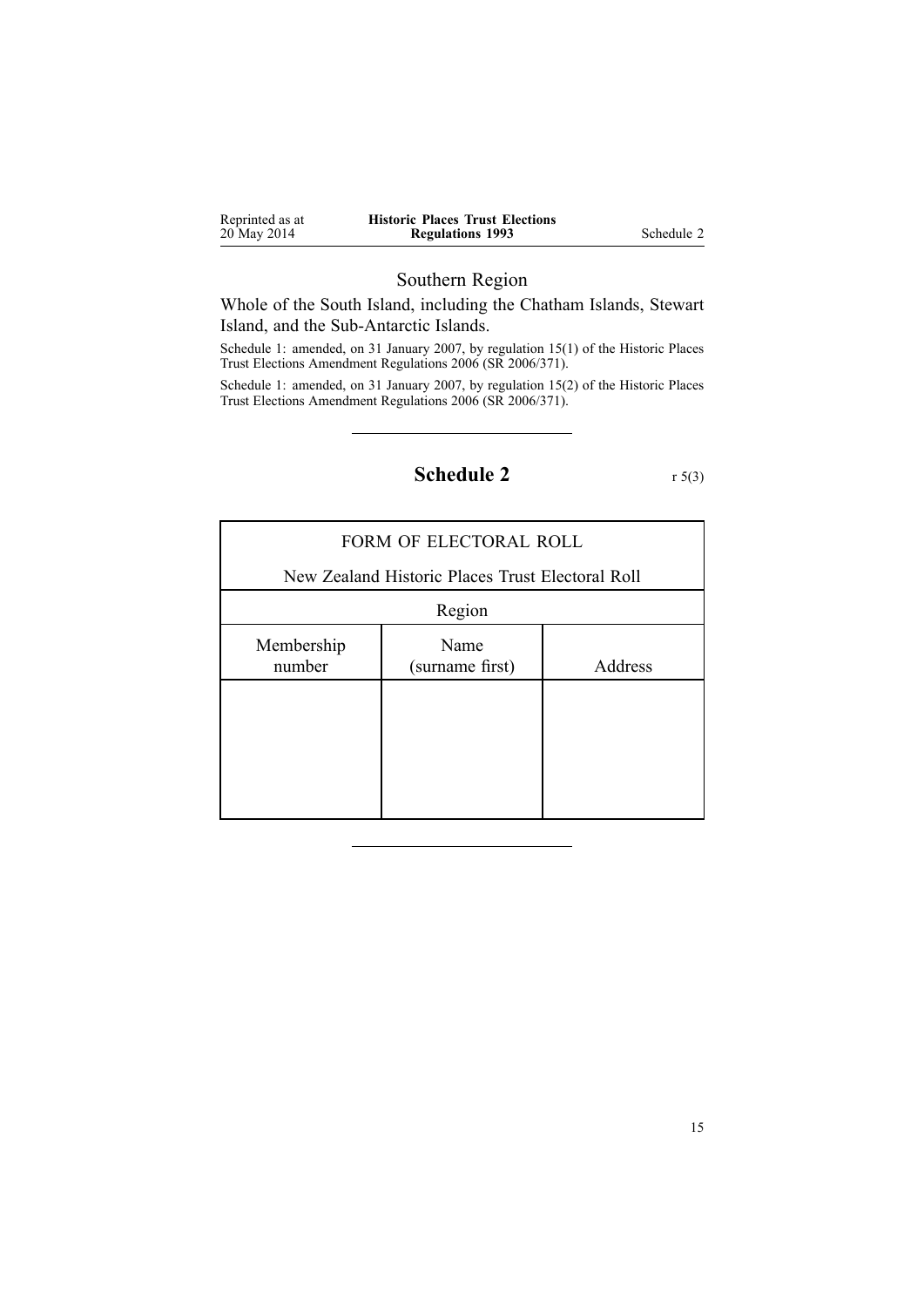<span id="page-15-0"></span>

|            | <b>Historic Places Trust Elections</b> | Reprinted as at |
|------------|----------------------------------------|-----------------|
| Schedule 3 | <b>Regulations 1993</b>                | 20 May 2014     |

### **Schedule 3** r [9\(2\)\(a\)](#page-6-0) **Nomination form**

To the Returning Officer for the Historic Places Trust Elections.

The [*name*] Branch Committee hereby nominates [*name*] of [*address*], with his/her consent, as <sup>a</sup> candidate in the \*Northern/Central/Southern Region for election to the New Zealand Historic Places Board of Trustees for the election to be held on [*date of election*].

Dated at this day of 20

[*Signature of office holder of branch committee*]

I declare that I am eligible for election in terms of the [Historic](http://prd-lgnz-nlb.prd.pco.net.nz/pdflink.aspx?id=DLM300510) Places Act [1993](http://prd-lgnz-nlb.prd.pco.net.nz/pdflink.aspx?id=DLM300510) as <sup>a</sup> fully paid up member of the Trust and eligible to vote in the region for which I am standing and I hereby consent to the above nomination. I also declare that I am not disqualified under [section](http://prd-lgnz-nlb.prd.pco.net.nz/pdflink.aspx?id=DLM329956) 30 of the Crown Entities Act 2004.

Biographical details: (*not more than 250 words*)

Dated at this day of 20

[*Signature of candidate*]

\*(Delete the 2 regions which do not apply).

Schedule 3: amended, on 31 January 2007, by regulation [16\(1\)](http://prd-lgnz-nlb.prd.pco.net.nz/pdflink.aspx?id=DLM420904) of the Historic Places Trust Elections Amendment Regulations 2006 (SR 2006/371).

Schedule 3: amended, on 31 January 2007, by regulation [16\(2\)](http://prd-lgnz-nlb.prd.pco.net.nz/pdflink.aspx?id=DLM420904) of the Historic Places Trust Elections Amendment Regulations 2006 (SR 2006/371).

Schedule 3: amended, on 31 January 2007, by regulation [16\(3\)](http://prd-lgnz-nlb.prd.pco.net.nz/pdflink.aspx?id=DLM420904) of the Historic Places Trust Elections Amendment Regulations 2006 (SR 2006/371).

Schedule 3: amended, on 31 January 2007, by regulation [16\(4\)](http://prd-lgnz-nlb.prd.pco.net.nz/pdflink.aspx?id=DLM420904) of the Historic Places Trust Elections Amendment Regulations 2006 (SR 2006/371).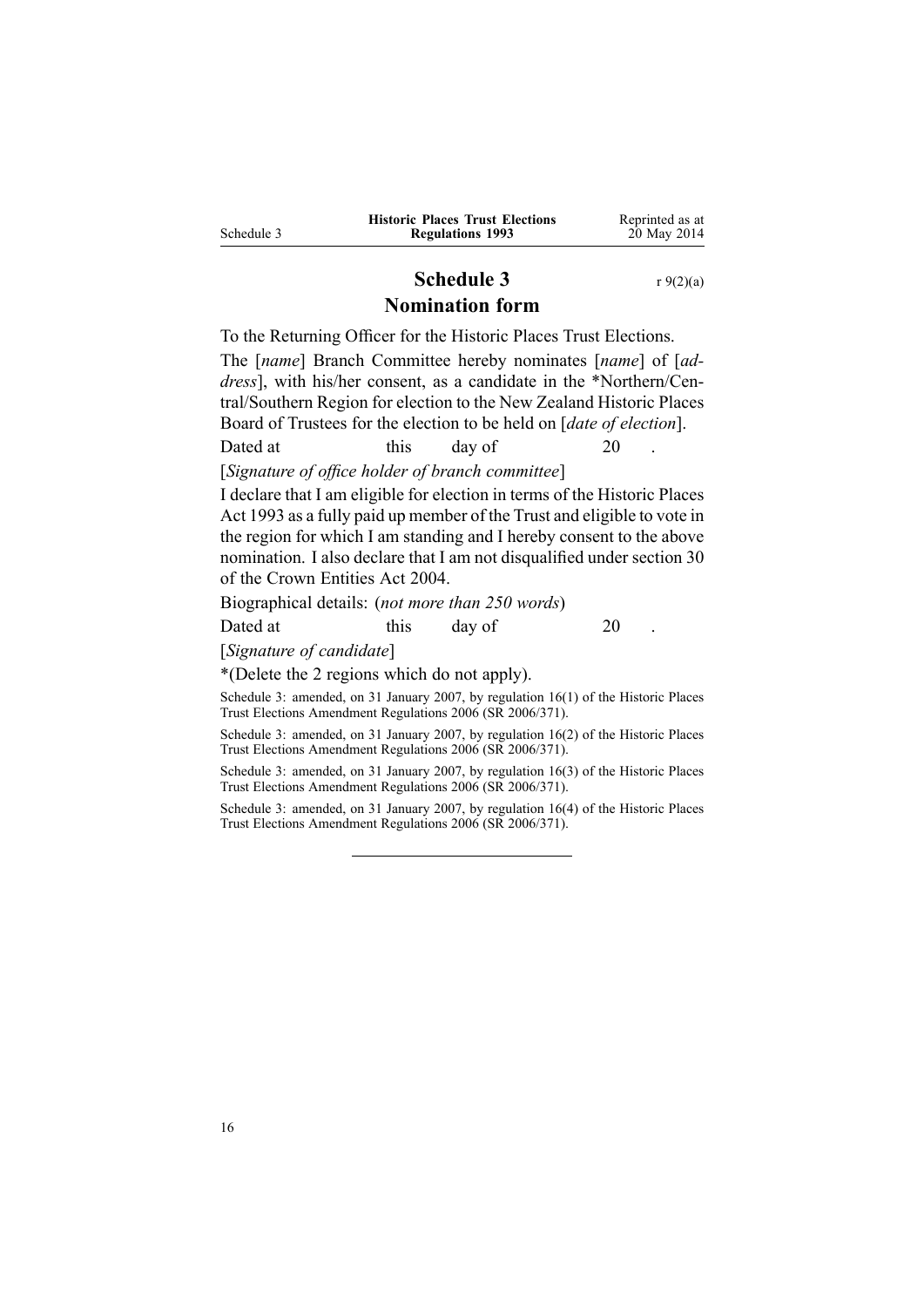<span id="page-16-0"></span>

| Reprinted as at | <b>Historic Places Trust Elections</b> |            |
|-----------------|----------------------------------------|------------|
| 20 May 2014     | <b>Regulations 1993</b>                | Schedule 4 |

### **Schedule 4** r [10\(1\)](#page-7-0)

Form of voting paper [*Unique number*]

## *Voting paper*

### [*Name*] Region

Voting paper for use at election to be held on [*date of election*] of members of the New Zealand Historic Places Board of Trustees for the [*name*] Region.

### Explanatory note

The highest polling candidate for each region will be considered successful.

### Directions to voter

- 1 Mark " $\checkmark$ " in the square next to the name of the candidate for whom you wish to vote.
- 2 You must not vote for more than 1 candidate.
- 3 After voting, fold the voting paper and place it in the envelope supplied.
- 4 Your vote will not be counted unless this voting paper is hand delivered or posted to the returning officer sealed in the envelope supplied or sealed in an envelope that you have marked for the attention of the returning officer.
- 5 Your vote will not be counted unless it is delivered by hand to the returning officer (or to the principal office of the Trust) not later than 5 pm on the date of the election, or posted to [*address*] and received by the returning officer not later than 5 pm on the date of the election.

(*Insert names of candidates in alphabetical order of surnames or family names in the rectangular boxes*).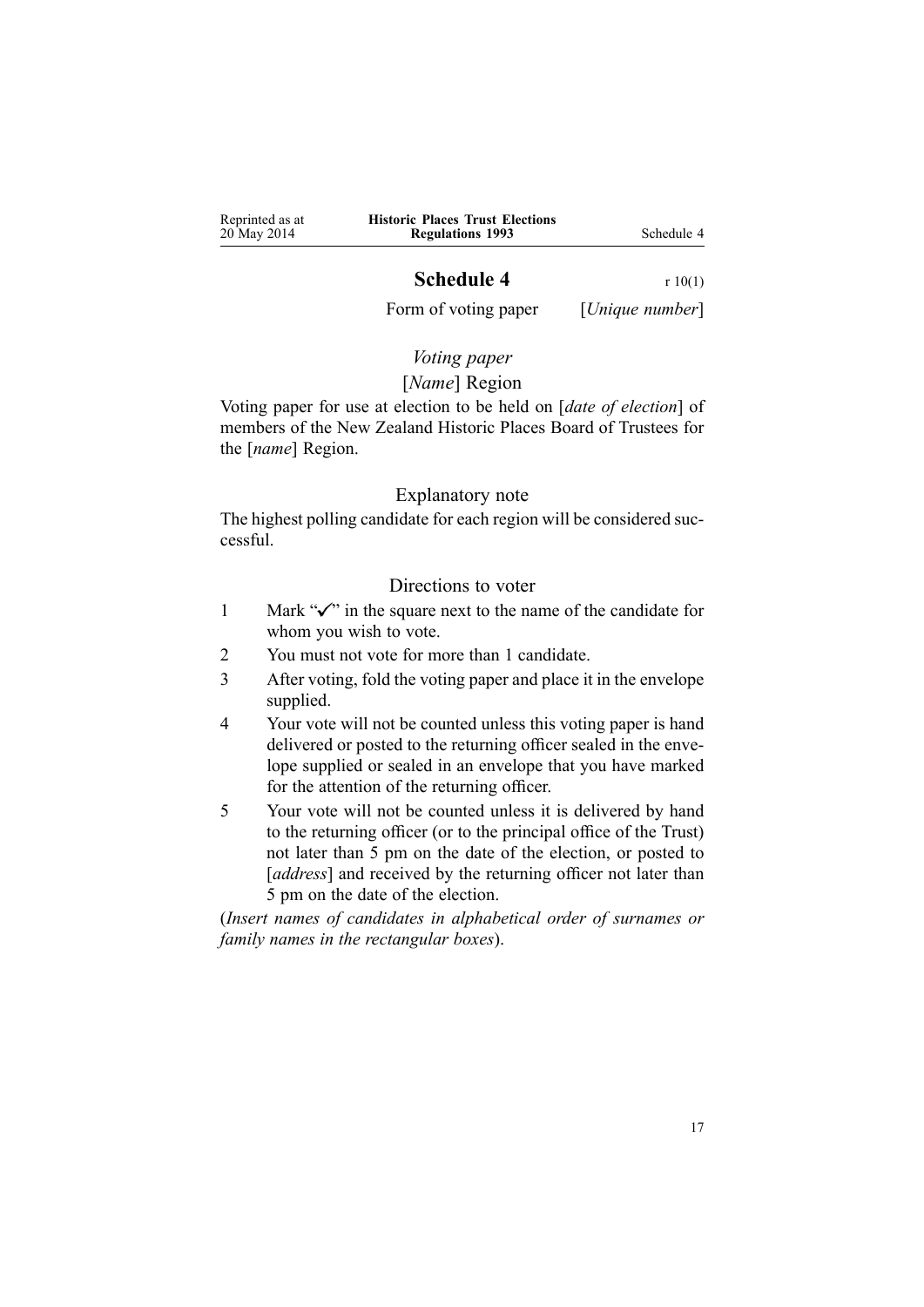|                 | <b>Historic Places Trust Elections</b><br><b>Regulations 1993</b> |  | Reprinted as at<br>20 May 2014 |
|-----------------|-------------------------------------------------------------------|--|--------------------------------|
|                 | [Name] Region                                                     |  |                                |
| DOE, Jane       |                                                                   |  |                                |
| DOE, John       |                                                                   |  |                                |
| SMITH, Nicholas |                                                                   |  |                                |

Schedule 4 paragraph 4: substituted, on 31 January 2007, by regulation [17\(1\)](http://prd-lgnz-nlb.prd.pco.net.nz/pdflink.aspx?id=DLM420905) of the Historic Places Trust Elections Amendment Regulations 2006 (SR 2006/371).

Schedule 4 paragraph 5: amended, on 31 January 2007, by regulation [17\(2\)](http://prd-lgnz-nlb.prd.pco.net.nz/pdflink.aspx?id=DLM420905) of the Historic Places Trust Elections Amendment Regulations 2006 (SR 2006/371).

> Marie Shroff, Clerk of the Executive Council.

Issued under the authority of the [Legislation](http://prd-lgnz-nlb.prd.pco.net.nz/pdflink.aspx?id=DLM2997643) Act 2012. Date of notification in *Gazette*: 23 September 1993.